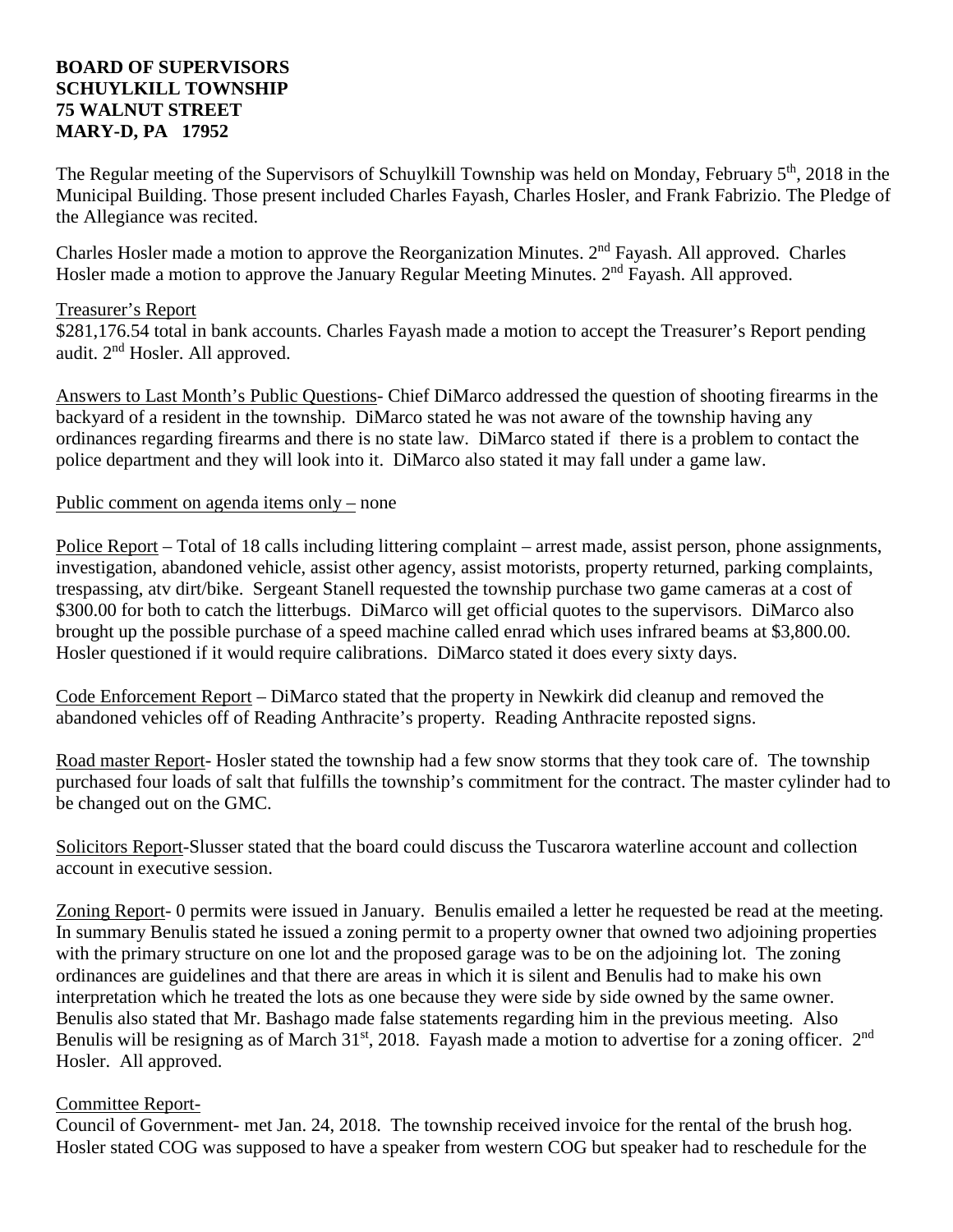next meeting. Barrett stated COG sent a reimbursement check for the two belts we replaced along with the rental invoice. Fayash made a motion to approve payment of the COG invoice for rental of the brush hog. 2<sup>nd</sup> Fabrizio. All approved. Eastern Schuylkill Recreation Committee- as per the ESRC agreement the yearly amount for our township is \$1000.00. Fabrizio will check at next meeting if ESRC will be sending an invoice for the annual contribution. Fayash made a motion to table until next meeting. 2<sup>nd</sup> Fabrizio. All approved. Eastern Schuylkill Recreation Planning will meet in two weeks.

Communications: Atlantic Broadband has acquired the local Cable System from MetroCast as of Jan. 4, 2018. There will be no change in any of the terms or conditions of the existing Franchise Agreement and the transition should be transparent to the subscribers. Atlantic Broadband will still provide for complimentary internet service to the municipal building, and the three fire companies. Barrett stated Atlantic Broadband has provided an agreement to be signed by the Board. In letter enclosed with agreement it stated that the contract stayed the same as the previous one. Fayash questioned if it was the same amount (5%) as the previous one and Barrett stated she did not have a copy of the Metrocast agreement. Hosler questioned if the complimentary cable was also still included. Barrett stated the letter only addressed the internet. The board discussed the length of the agreement was listed as 15 years. Baranko suggested getting it cut down to 7 years. Baranko expressed concern over Atlantic Broadband putting a whole new package together in this agreement rather than grandfathering in the previous package with MetroCast. Hosler made a motion to table signing the agreement with Atlantic Broadband. 2<sup>nd</sup> Fabrizio. All approved. Mary D Fire Company sent letter of upcoming fundraising events and training/work details for 2018. Alfred Benesch informed us of their intent to submit for a reissuance of a National Pollutant Discharge Elimination System Permit Application to the PA DEP for the Mary D Community Association's Water Treatment Plant. Pottsville Materials costars quote paperwork. Hosler questioned why the quote was for only two items and did not include anti-skid. Fayash made a motion to table signing the Pottsville Materials Quote. 2nd Hosler. All approved.

Old Business- The Municipal/County Emergency Operations Plan needs to be officially approved; deadline is March 1<sup>st</sup>. Fayash made a motion to approve Resolution 2018-3 the Municipal/County Emergency Operations Plan. 2<sup>nd</sup> Hosler. All approved.

New Business- Community Yard Sale date Saturday, June 23rd. Hosler made a motion to approval of mileage log for Fayash for 49 miles to pick up parts. 2<sup>nd</sup> Fabrizio. All approved. Hosler made a motion to participate in Costars Program upcoming year August 2018-July 2019 Contract registration deadline is March 15, 2018 at 140 tons.  $2<sup>nd</sup>$  Fayash. All approved. Additional \$183.00 is due in premium for the Heart & Lung Policy for the Police based on the Payroll Audit done by HA Thomson Co. for the policy period 11/10/16 to 11/10/17. The township originally paid \$100.00 but based on the additional amount of payroll for that time period; there is an additional premium due. Note HA Thomson based the 11/10/17 to 11/10/18 period on \$19,613 gross wages for police payroll and the premium charged on that time frame was \$100.00 but it should have been \$283.00 according to the audit. Fayash made a motion to pay the additional \$183.00 premium due to HA Thomson for the Heart&Lung Policy for the Police. 2nd Fabrizio. All approved. Additional \$5101.00 is due in premium for the Workman's Comp Policy based on the Payroll Audit done by HA Thomson Co. the Police department's payroll was based on the previous year's number \$19,600 and it increased to \$36,000 and the Maintenance department's was based on \$46,110 and it increased to \$59,049. This additional premium due was not included in our budget numbers for 2018. Barrett previously emailed the Board regarding this premium due and received approval in order to make their due date which was 20 days not the typical 30 days. Fayash officially made a motion at this meeting to approve the payment of the additional premium due \$5,101.00 (mailed 2/2/2018). 2<sup>nd</sup> Hosler. All approved. The Board declined to not prevent disclosure of account information to PPL's Electric Choice Option. Fayash made a motion to sign paperwork needed for the Brior Environmental Service for reimbursement of \$45.00. 2nd Fabrizio. All approved. Hosler made a motion to approve payment to Paul Delpais for reimbursement for \$300.87 for postage and envelopes. 2<sup>nd</sup> Fabrizio. All approved. Fayash made a motion to approve payment in the amount of \$75.00 for PSATS Training for Municipal Secretaries. 2<sup>nd</sup> Hosler. All approved. Charles Stancavage passed away on January 30<sup>th</sup>. We offer our condolences to his wife Claire and family. The board will need to appoint someone to replace his position on the Zoning Board and an ESRP